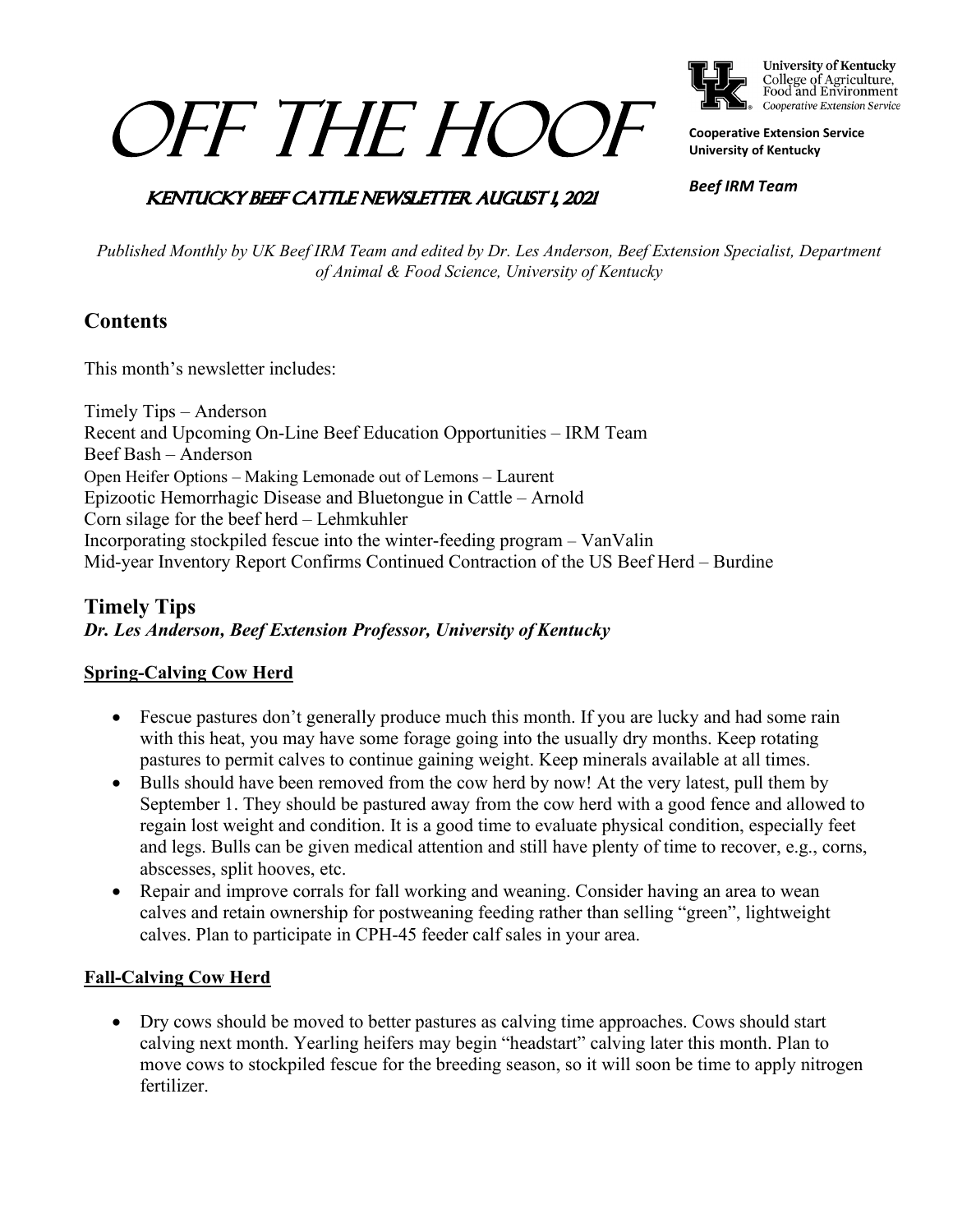- Prepare for the fall-calving season (usually September). Get ready, be sure you have the following:
	- record book
	- ear tags for identification
	- calf puller
	- castration equipment

### **General**

- Provide shade and water! Cattle will need shade during the hot part of the day. Check water supply frequently – as much as 20 gallons may be required by high producing cows in very hot weather.
- Select pastures for stockpiling. Remove cattle and apply nitrogen when moisture conditions are favorable. Stockpiled fescues can be especially beneficial for fall-calving cows after calving. Reproductive rates are highest in fall-calving cows grazing stockpiled fescue.
- Avoid working cattle when temperatures are extremely high especially those grazing highendophyte fescue. If cattle must be handled, do so in the early morning.
- Do not give up on fly control in late summer, especially if fly numbers are greater than about 50 flies per animal. You can use a different "type" of spray or pour-on to kill any resistant flies at the end of fly season.
- Keep a good mineral mix available at all times. The UK Beef IRM Basic Cow-Calf mineral is a good choice.
- Cattle may also be more prone to eat poisonous plants during periods of extreme temperature stress. They will stay in "wooded" areas and browse on plants that they would not normally consume. Consider putting a roll of hay in these areas and/or spraying plants like purple (perilla) mint which can be toxic.
- Take soil samples to determine pasture fertility needs. Fertilize as needed, this fall.

## **Recent and Upcoming On-line Beef Education Opportunities** *Beef IRM Team, University of Kentucky*

| <i>Beef Minutes</i>     | Heifer Development Series – Dr. Katie VanValin<br>Thoughts from the Beef Improvement Federation Meetings - VanValin,<br>Bullock, Crites<br><i>Options for Fly Control – Dr. Katie VanValin</i> |
|-------------------------|------------------------------------------------------------------------------------------------------------------------------------------------------------------------------------------------|
| <b>BeefBits Podcast</b> | <i>High Cotton</i> – Dr Lehmkuhler and guest Dr. Lawton Stewart from UGA                                                                                                                       |
| Beef Book               | http://www2.ca.uky.edu/agc/pubs/ID/ID108/ID108.pdf                                                                                                                                             |

To access this and other excellent beef educational content, visit our Facebook Page (facebook.com/KyBeefIRM) and/or on the Department of Animal & Food Science YouTube page [\(https://www.youtube.com/channel/UCu4t18Zo2E\\_4\\_DBBELPjPMg\)](https://www.youtube.com/channel/UCu4t18Zo2E_4_DBBELPjPMg). Subscribe to the AFS YouTube page and click the notifications bell to receive a notification whenever we publish new beef education content. Beef Bits can also be accessed on the podcast website [\(https://www.podbean.com/media/share/pb-meqic](https://www.podbean.com/media/share/pb-meqic-e6f8f1?utm_campaign=u_share_ep&utm_medium=dlink&utm_source=u_share)[e6f8f1?utm\\_campaign=u\\_share\\_ep&utm\\_medium=dlink&utm\\_source=u\\_share\)](https://www.podbean.com/media/share/pb-meqic-e6f8f1?utm_campaign=u_share_ep&utm_medium=dlink&utm_source=u_share).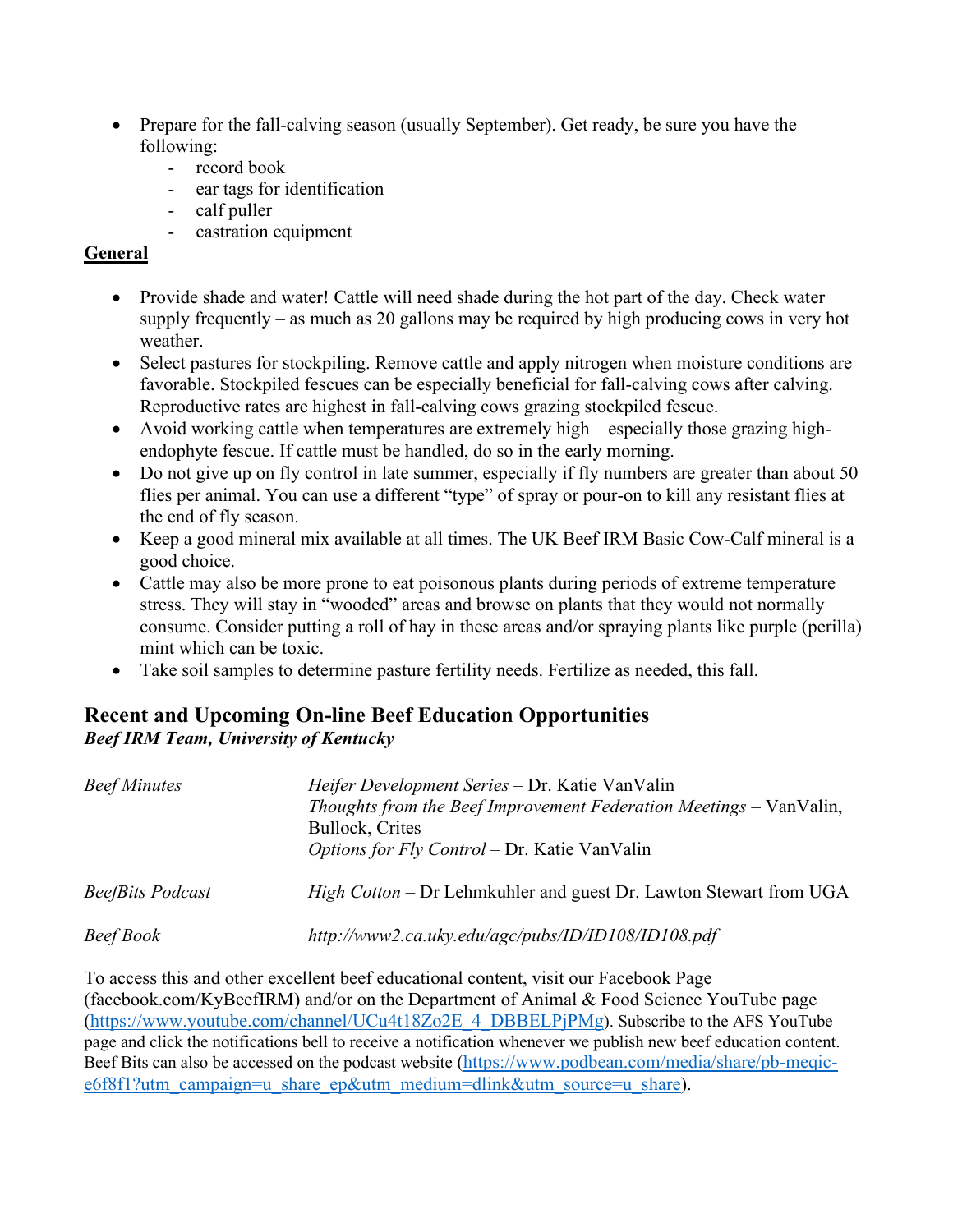## **Beef Bash Lexington 2021!** *Beef IRM Team, University of Kentucky*

The University of Kentucky and the Kentucky Cattlemen's Association are busy planning a fall educational event with something for everyone. Circle Thursday, October 14<sup>th</sup> on your calendar and join us at the UK C. Oran Little Research Station in Versailles for an afternoon with the cows, grass, and fellowship.

We have hosted Beef Bash at the UKREC in Princeton since 2008. For those of you that have not been able to attend, our goal is to have a more "user-friendly" field day – more interactive and less structured. You can come and go as you please, attend various demonstrations of your choosing, look at cattle exhibits, visit with commercial exhibitors, visit with other producers, or study various educational exhibits. Your choice. The name "Beef Bash" implies that we want you to have an enjoyable time while you learn.

**Edcational Opportunities**. You can see our cattle operation which provides animals for beef research. Education opportunities will abound and will be scattered throughout the entire research station. Many stations will host researchers from the across CAFE will be share their research and it relevance to the Kentucky Beef Industry. ANR Agents will share successful beef programming ideas and their impact on beef productivity. Extension Specialist will discuss state educational programming and impact. Finally, we will discuss the management program or our cow herd; our goals, plans, and procedures.

**Commercial exhibits**. A large tent in the staging area will house commercial exhibits and serve as the focal point of all activities. You can visit with various company representatives as you please and make plans for purchasing products for weaning calves or wintering the cow herd. Information on many new products will be available. Take your time and visit a while.

**Hands-on Demonstrations**. Various "how-to" demonstrations will be conducted throughout the day. You can attend those that interest you and ask questions in a less formal environment. Examples of demonstrations may include: bull selection, estrous synchronization technology, ration balancing, freeze-branding, alternative fertilizers, fencing and water, etc. We'll spend more time "doing" and less time speech making.

**Social**: Visit with the leadership of the Kentucky Cattlemen's Association and the University of Kentucky. The Dean and Associate Deans of the UK College of Agriculture are planning to attend and look forward to visiting with you. Bring any prospective agriculture students, especially those interested in Animal and Food Sciences with you. Extension Specialists and researchers from across the College will, of course, be available to visit and answer questions. We want to hear from you and get to know you.

KCA will be represented with leaders from across the state, especially the western part. This event has been a fantastic opportunity for KCA leadership to interact not only with UK personnel but also with other industry leaders. Come and visit with other cattlemen from across the state and be a part of making KCA the voice for all Kentucky cattle producers.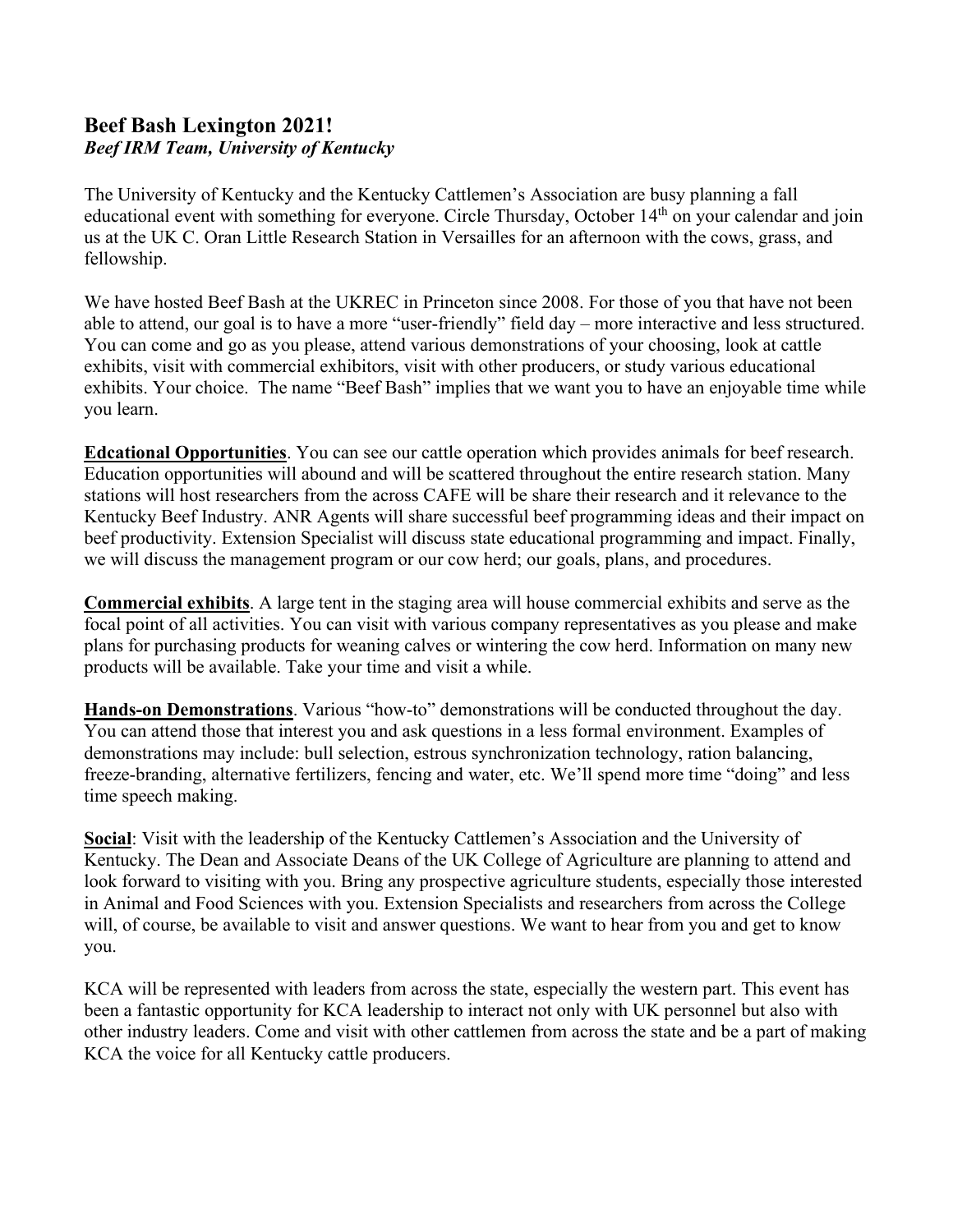Make plans now to spend some time with folks who are interested in the same things that you are – improving our position in the beef industry. Mark October 14<sup>th</sup> on your calendar and bring a neighbor. The last couple of years have been extremely stressful for everyone, but we'll keep moving forward with meaningful research and continue to build an even stronger cattlemen's organization.

Registration begins at 8:30 a.m. EST, with programs and tours starting at 9 a.m. EST. A lunchtime meal will be made available to purchase. No preregistration is required. Participants will receive a free pair of cotton-knit gloves. Of course, this in-person event is subject to change to due the COVID surge induced by the delta variant.

For more information, please contact Dr. Les Anderson (859)-257-2856 or les.anderson@uky.edu.

# **Open Heifer Options – Making Lemonade out of Lemons** *Kevin Laurent – Extension Specialist, University of Kentucky*

There are many events or moments throughout the year that we as beef producers look forward to with great anticipation, excitement and frankly some degree of worry. It could be the daily checks during calving season or finding out your pay weight and price for a load of yearlings you delivered to the sale barn. I think most of us would agree that the annual preg checking of the cow herd is right there towards the top of the list of management activities that can have us on pins and needles. Open cows and open heifers are part of the business. What we choose to do with open females can affect our bottom line. For the sake of brevity, I would like to limit this discussion to replacement heifers and what options we have when the vet finds her empty.

**Give her another chance or cull her?** It may be tempting to give open heifers another chance especially if you have both a fall and spring calving season. The problem with this option is research shows that there may be upwards of 20 % reduction in conception rates on heifers that failed to conceive in the first breeding season. Ask yourself, if she was a slow breeder as a yearling, what will her chances be of breeding back as a 2 year old? If we choose to cull her, what is the best way to market a 900-1100 lb open heifer?

**Option 1: Sell at the sale barn.** Obviously, the easiest option, but be prepared for a pretty severe discount mainly because there are simply not that many heifers of that weight class at the sale barn on any given day. Remember, the cattle market moves in load lots of 48-50,000 pounds. It may take order buyers several weeks to assemble 45-50 open heifers of that weight class to make a load.

**Option 2: Feed them.** Open replacement heifers are still of an acceptable age to be finished for slaughter. Most heifers at pregnancy check time are about 18 months of age and can be easily finished with 3-4 months of additional feeding. Local beef is in big demand and if slaughter space can be scheduled this may be an acceptable option.

**Option 3: Retain ownership and send them to the feedlot.** This is one option that most small to medium size cow calf producers have probably not considered. Recent data from the PVAP-Feedlot program on 18 open replacement heifers showed an average profit of \$132 per head while feeder calves on the same load lost \$98 per head. The primary reason for this difference is due to the discounted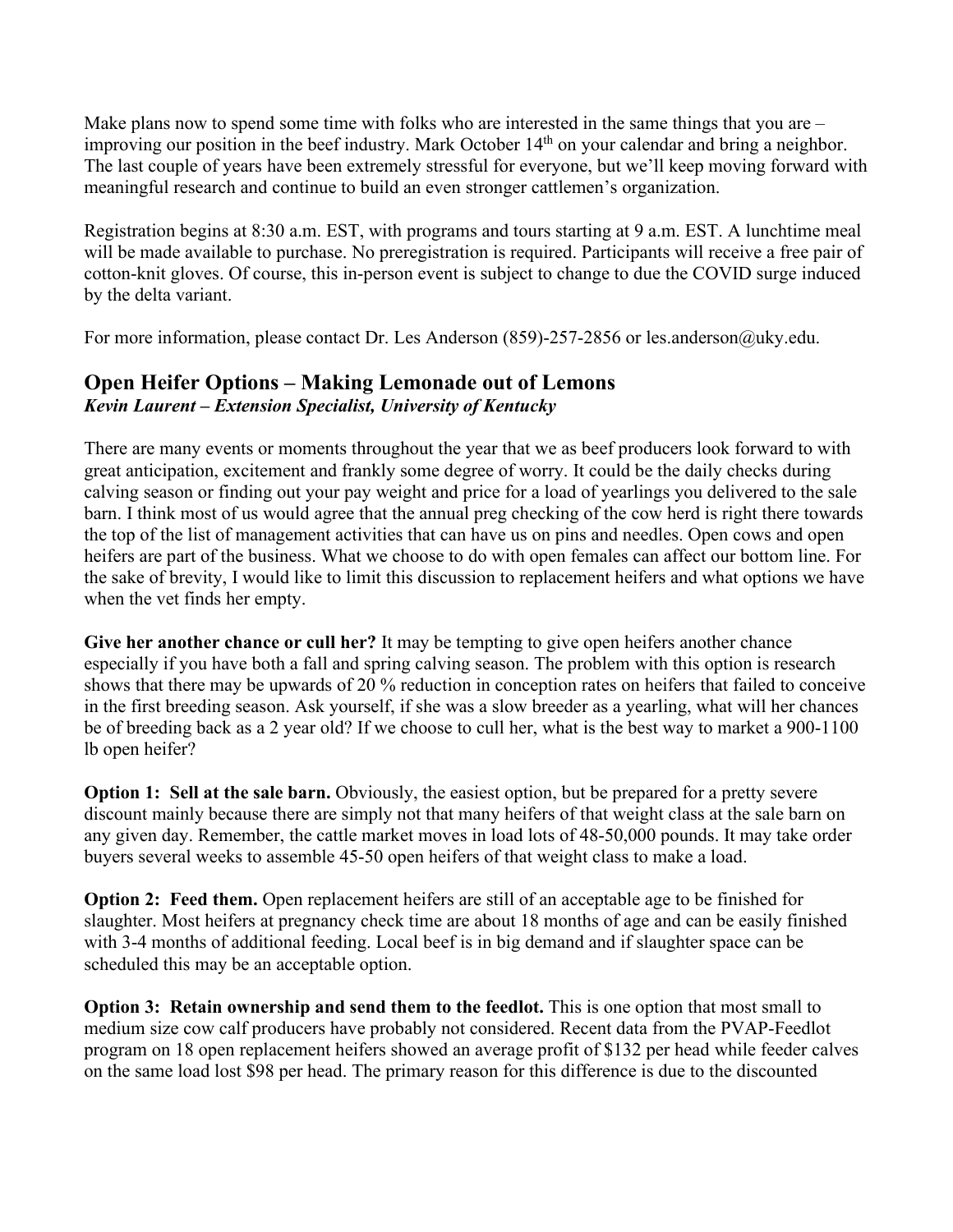starting value of the open replacement heifers, however as you can see in the following table, the replacement heifers outgained and out graded the feeder calves.

| <b>Type</b>            | N <sub>0</sub><br><b>Head</b> | <b>Start</b><br>Wt. | <b>Start</b><br>Price<br>(S/cwt) | Final<br>Wt. | Average<br><b>Daily</b><br>Gain | $\frac{0}{0}$<br>Prime<br>and<br>CAB | Profit/Head<br>(\$) |
|------------------------|-------------------------------|---------------------|----------------------------------|--------------|---------------------------------|--------------------------------------|---------------------|
| Replacement<br>Heifers | 18                            | 1054                | 92.06                            | 1517         | 3.99                            | 83                                   | 131.64              |
| Feeder<br>Calves       | 45                            | 733                 | 125.27                           | 1230         | 2.89                            | 18                                   | $-97.89$            |

There appears to be great potential for producers to pool open replacement heifers in late summer and send to the feedlot as opposed to selling at a discount. But there are some additional factors to consider.

#### **Considerations for retaining ownership and finishing open replacement heifers:**

- Be mindful of the age of heifers. Heifers that are skeletally mature may be downgraded to Commercial or Utility grade and severely discounted. Try not to feed heifers that are older than 20 months.
- Manage heifers much like feeder calves. Make sure to booster respiratory vaccines and deworm before shipping to the feedlot.
- If you choose to feed heifers on your farm and have never finished cattle, take advantage of upcoming Master Finishing programs that will be offered this fall.

As always, contact your local ANR Extension agent for more information on the PVAP program or marketing open replacement heifers.

## **Epizootic Hemorrhagic Disease and Bluetongue in Cattle** *Michelle Arnold, DVM (Ruminant Extension Veterinarian, UKVDL)*

#### *Information regarding insect control in this article was provided previously by Lee Townsend PhD (Retired Extension Entomologist, UK Department of Entomology)*

Epizootic hemorrhagic disease (EHD) virus is a pathogen of wild and domestic ruminants, especially white-tailed deer. EHD occasionally causes serious epidemics in wild deer populations that can spill over into domestic animals, including cattle. Bluetongue (BT) virus is very similar to EHD although sheep are the most susceptible animal to bluetongue and it can cause tremendous losses to this industry. Cattle are susceptible to both EHD and BT infection, although it is generally a mild infection with fever and weight loss as the most common symptoms. Both viruses that cause EHD and BT belong to the genus *Orbivirus*, family *Reoviridae*, and the viruses are primarily transmitted through the bite of blood feeding gnats, or midges, of the *Culicoides* genus. Bluetongue significantly affects the cattle industry due to restrictions on the sale and movement of cattle that test positive for the virus.

EHD and BT have a very predictable pattern with cases concentrated in the months of August, September and October. Deer are often severely affected by EHD and epidemics result in significant death loss. Sick deer may be found unable to stand or be seen drooling, foaming, or bleeding from the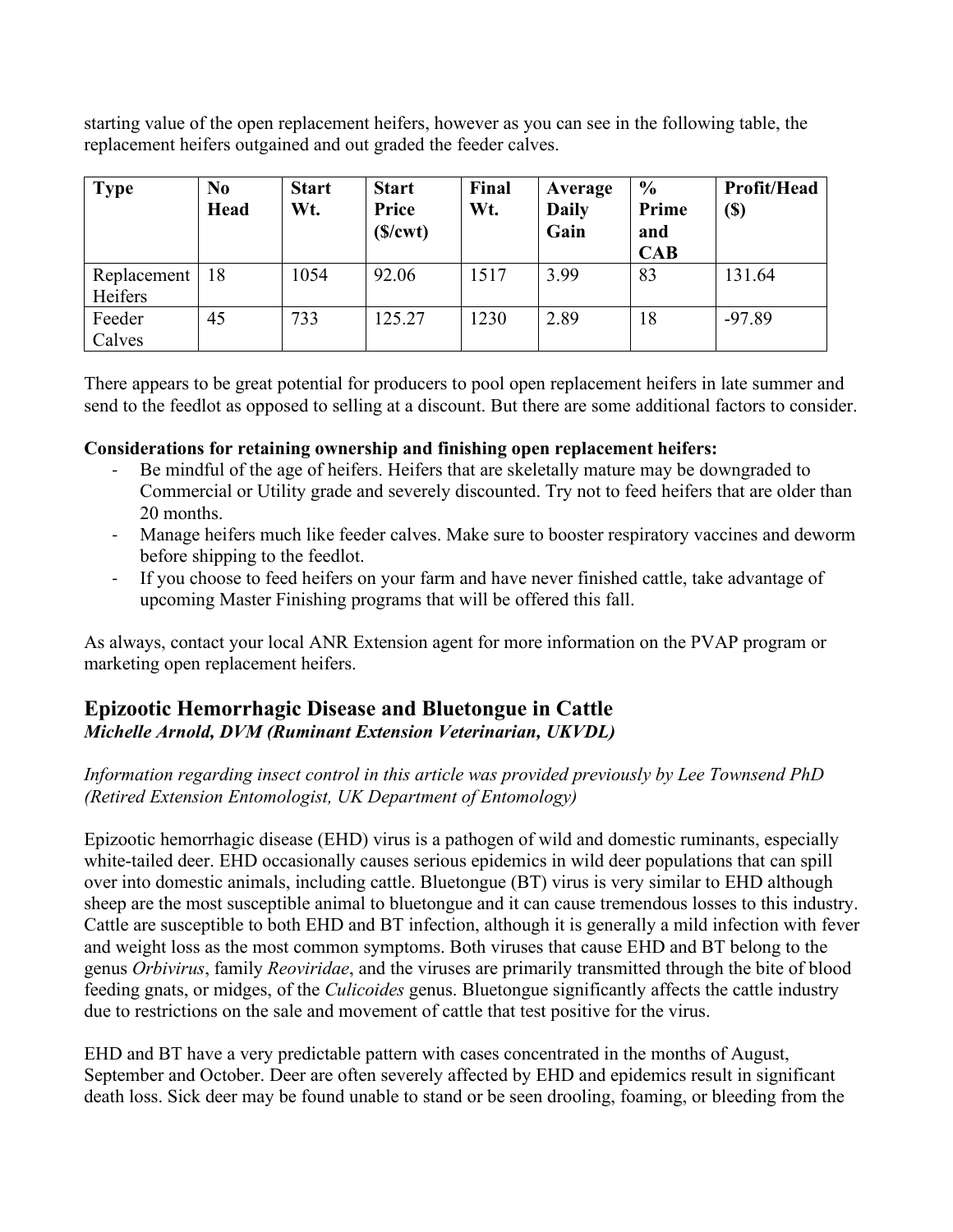mouth and nose. Dead deer may be found in or near water with no apparent wounds. EHDV-1 and 2 are the most common strains in the US with EHDV-2 most frequently isolated. Traditionally there is an outbreak every 5-10 years in Kentucky, but a new EHDV-6 serotype in the US has been isolated from deer every year since 2006. There is also an increase in frequency of EHD outbreaks in northern states where it was rarely seen previously and increasing reports of EHD in cattle around the world.

Both beef and dairy cattle are affected by EHD and both cows and calves may show signs of disease. Typical clinical signs in cattle include fever, oral ulcers, drooling, sloughing of the nasal mucosa, lameness associated with inflammation of the coronary band, and weight loss. In dairy cattle, udder lesions and a severe drop in milk production may occur. These same clinical signs, especially the oral ulcers and lameness, may be due to other notifiable diseases such as Foot and Mouth disease so it is extremely important to contact a regulatory veterinarian in suspected cases of EHD. Most cattle recover within 2-3 weeks but may lose substantial body condition during that period of time. Sheep rarely develop clinical signs when infected with EHD and goats are not considered susceptible.

Bluetongue virus causes severe disease in sheep, white-tailed deer, pronghorn antelope, bison, and llamas and alpacas. Cattle and goats usually have milder disease symptoms although there have been outbreaks with death loss in both species. Symptoms of bluetongue include fever, redness and swelling of the face, ears and tongue, ulcers in the mouth, salivation, ocular and nasal discharge, lameness due to inflammation of the coronary band, difficulty breathing, weight loss and death. The tongue may be swollen to the point of appearing blue due to lack of oxygen. In cattle, symptoms are less obvious but may include lethargy, fever, drooling, tearing, nasal discharge, swollen and scabby teats, and lameness. There may be abortions and/or congenital defects in the fetus if pregnant dams are infected with either virus between 70-120 days' gestation. Calves may be born small, weak, deformed or blind. BT is also of regulatory significance to the cattle industry (reportable to State Veterinarian) because cattle are considered carriers of the virus which affects movement, especially internationally. Although biting midges are the primary mode of transmission, bluetongue virus can be transmitted from animal to animal by other routes including close contact, through the placenta to the fetus, venereal transmission, by blood-sucking insects, and iatrogenically through injections with dirty needles. Colorado Serum produces a modified-live Bluetongue vaccine only for use in sheep and goats.

EHD in deer has been correlated with droughts because the deer tend to concentrate around the few wet



areas available and these are where the gnats breed. The gnats that transmit EHD and BT tend to feed on the underbelly and lower legs, areas in cattle that are hard to treat effectively with insecticides. Whole animal sprays of pyrethroids should provide the best protection – especially with coverage to under belly and legs where these gnats feed. Organophosphate insecticides are less desirable due to shorter residual life. The gnats are poor fliers. If possible, keep animals in open areas away (30' or more) from edges of woods. Gnats tend to be in and around wooded areas and

usually do not venture far from margins. Air movement will disrupt their flight. If practical, keeping cattle out of wooded areas, especially around wet spots can help decrease the risk of exposure. Building heavy use areas incorporating rock and geotextile fabric underlayment around watering points helps keep these areas dry and clean.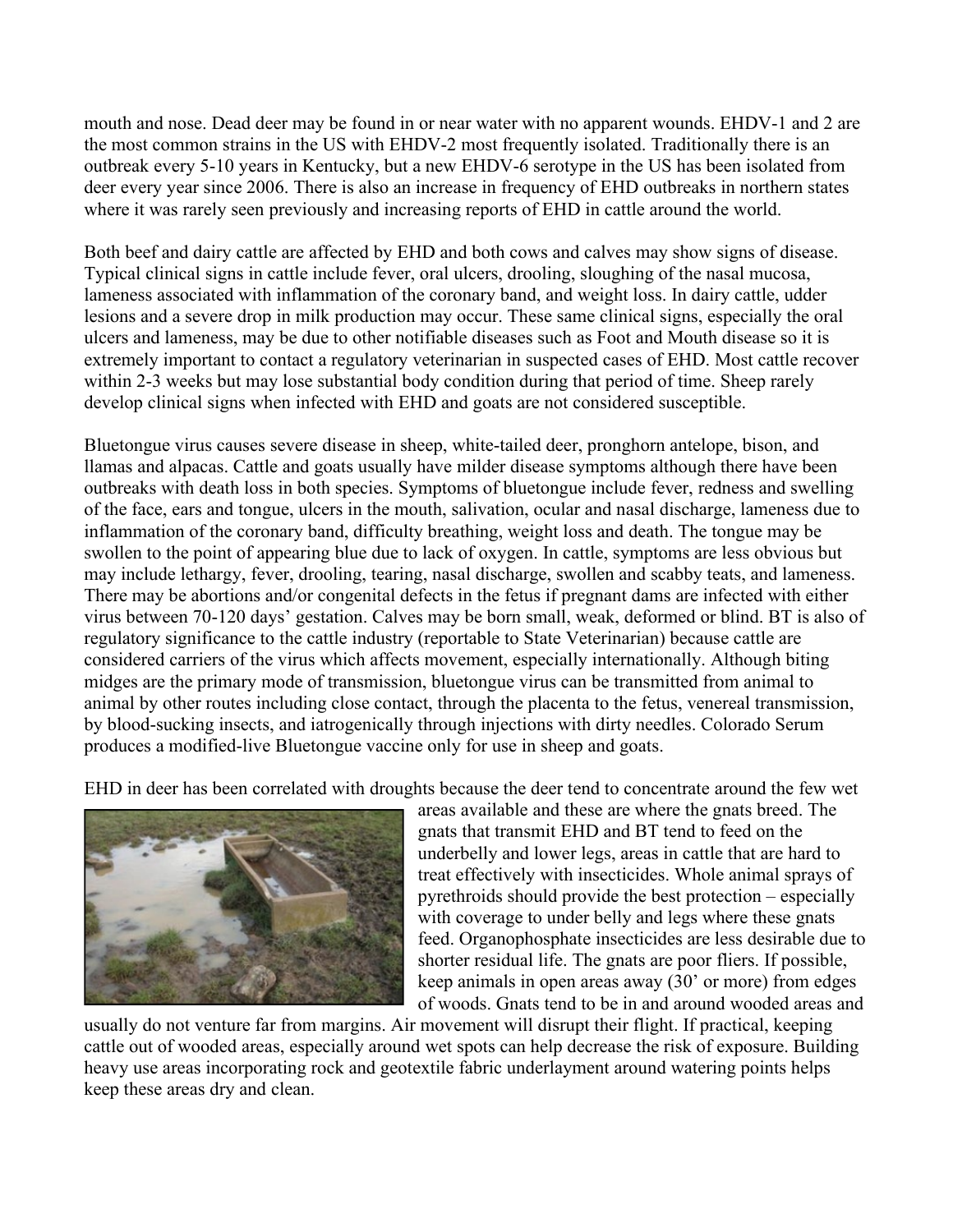Diagnosis in cattle is accomplished through several types of blood tests. Virus isolation or real time PCR can detect the virus in whole blood (purple top tube). The UKVDL offers a BT/EHD PCR that detects virus antigen in 10 ml of whole blood (drawn in an EDTA or "purple top" tube), or from a swab or tissue samples (lung and spleen preferred) for \$50 in-state + \$10 Accession fee. There is a less expensive serologic test available for BT virus (BT virus ELISA \$6) but a positive result only indicates exposure to the virus at some point in time and does not prove active infection.

There is no specific treatment for EHD or BT virus infections in cattle. Supportive treatment with antiinflammatory drugs and supplemental feed may be helpful in affected animals showing severe lameness or those that go off feed. Animals recovering from the infection should be treated with an effective insecticide against biting midges because the virus remains in their blood for several weeks which aids in the continued transmission of the virus. However, the biting midges that spread the virus will cease activity after the first killing frost and transmission will stop.

## **Corn silage for the beef herd** *Dr. Jeff Lehmkuhler, Extension Professor, University of Kentucky*

It is hard to believe that it is near that time of year when corn will start to be harvested for silage. We have been fortunate in many areas of the region to receive timely precipitation providing for good corn stands. As the price of corn is still over \$6/bushel on the spot market and the futures prices is in the mid 5's, folks are asking about corn silage as an alternative feed this year.

When considering corn silage, first be sure that you are prepared. In many situations the harvest equipment may not be owned, and a custom harvest crew will come to chop and haul the silage. You need to get on their schedule and understand that weather and breakdowns can impact the harvest window for your corn crop. How do you plan to store the silage? For many beef operations, a silo bag is often the best choice. Again, the bagger will likely have to be rented and bags purchased. Be sure to get the bagger rented for sufficient time to fit the harvest window. Prepare the site for bags or drive over piles to ensure they drain well and water is diverted away from them. You don't want to be driving through mud when trying to feed out silage from a pile or bag.

Corn will be ready to harvest when the whole plant moisture level is 62-65% or 35-38% dry matter. Fields will continue to dry down during the harvest and it is better to start harvest a bit wetter, so the last part of the field doesn't get too dry. Corn that is less than 60% moisture should be considered for harvest as high moisture corn or allowed to dry and combined later. Corn harvested too dry simply doesn't pack well and fermentation outcomes are less than ideal leading to poor quality feed.

Once corn is chopped and delivered to the storage area, ensure the highest quality of feed by obtaining the proper packing density. A packing density of 11-15 lb or on average 13 lb of dry matter per or 40-44 lb as-is per cubic foot would be targets. The fermentation process is mostly anaerobic. Therefore, packing reduces gaps where air is present in the silage and allows bacteria to quickly go from aerobic to anaerobic fermentation leading to greater lactic acid production leading to a lower pH for preserving the silage. Improperly packed silage will result in poor fermentation, higher pH, and greater yeast and mold growth.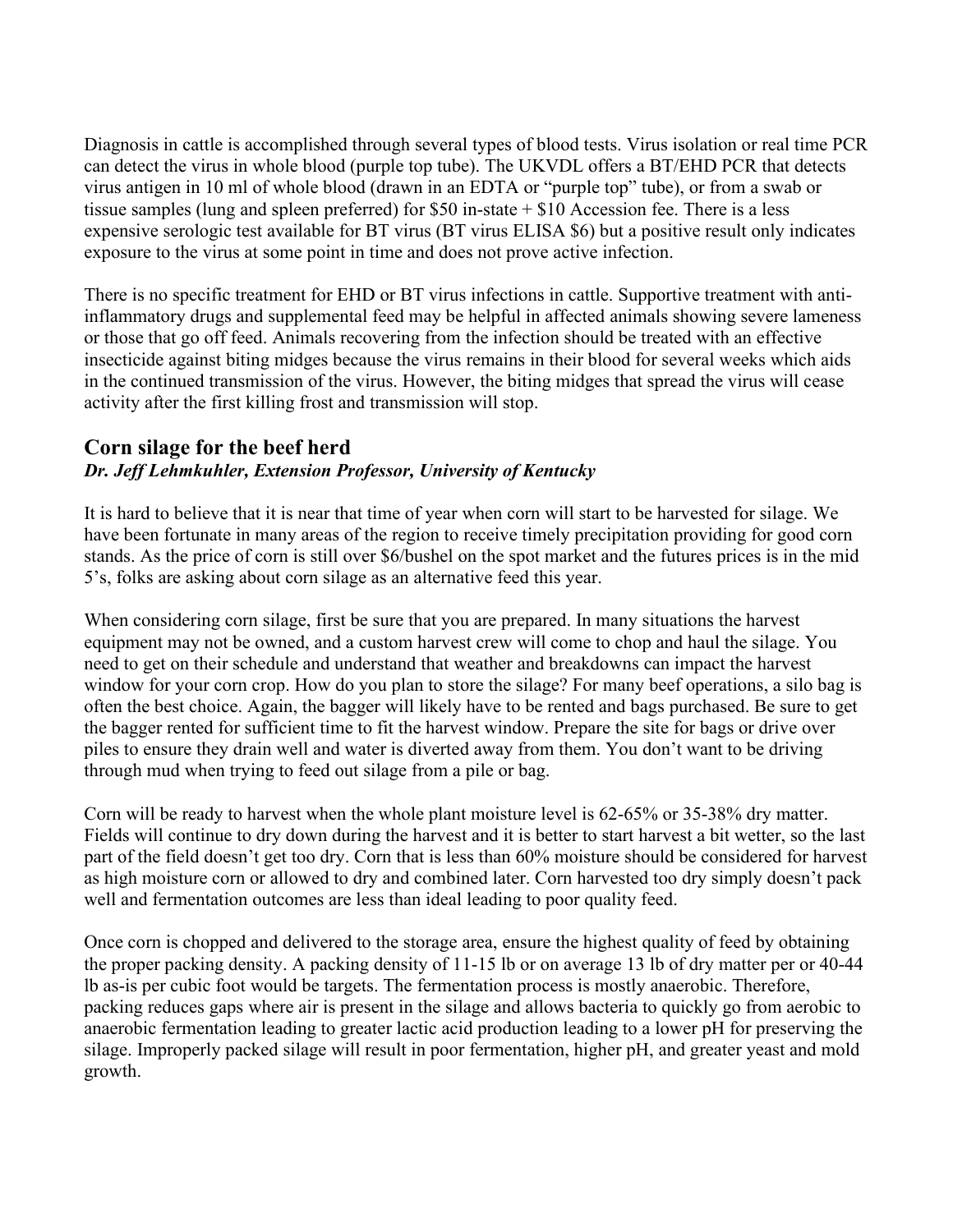When feeding out corn silage, the silage will be exposed to air and oxygen will be able to permeate into the silage at the exposed face. Oxygen exposure will begin an aerobic fermentation which can be felt as increased heat on the surface of the silage. This will lower the "shelf-life" or stability of the silage and impact intake and performance. In warm weather, it is recommended that 12" be removed daily from the exposed surface or face to minimize spoilage losses. During colder months, this may be reduced to six inches, but monitor the face for heating. In most instances, trenches, and drive over piles are made too wide for medium to small beef operations and excessive spoilage occurs. This is where a silo bag may be of value as they come in various diameters to better align with the feed out rate. Corn silage should be fed daily since secondary fermentation occurs immediately once exposed to oxygen. Additionally, listeria can grow in the presence of oxygen. Circling disease is the common term for listeriosis which may also be seen in partial facial paralysis. Cows that appear to not be able to swallow and their tongue is extended out as if chewing on the tongue are symptoms as well. It is important to manage silage feed out to minimize the risk of this disorder.

Corn silage is about 8% crude protein and will require supplementation when provided to lactating cows and growing calves. If used as the main feed source for growing calves combined with corn derived protein supplements such as distillers grains or corn gluten feed, be sure to supplement with calcium to meet their dietary calcium needs and reduce the risk of urinary calculi. Work with your Extension agent or nutritionist to develop feeding programs for your herd to ensure you offer a balanced diet that meets performance goals. For more information on feeding corn silage to beef cattle, be sure to read our fact sheet ID-264 Feeding Corn Silage to Beef Cattle at <http://www2.ca.uky.edu/agcomm/pubs/ID/ID264/ID264.pdf>

### **Incorporating stockpiled fescue into the winter-feeding program** *Dr. Katie VanValin, Assistant Extension Professor, University of Kentucky.*

It might seem a little pre-mature to be talking about the winter-feeding program, when just last week we experienced the hottest temperatures of the summer thus far. However, if you are considering taking advantage of stockpiled fescue this winter, the time to start this process in now! Due to the ergot alkaloid producing endophyte it possesses, tall fescue can often get a bit of a bad reputation. However, one of the places that this forage can really shine is in its ability to be stockpiled which results in a good source of nutrients to be grazed during late fall and early winter (assuming things like soil fertility and rain fall are adequate).

Often, stockpiled tall fescue can provide greater amounts of protein and energy compared to grass-hay. This means that stockpiling tall fescue can be a means of decreasing hay requirements while also lessening costs associated with supplemental feed. To get the greatest return on the investment in stockpiling fescue, it is important to make sure that the right animals get access to this valuable feed resource. The nutrient requirements of cattle are not stagnant throughout their life or even throughout the calendar year. Thus, the goal should be to allow those animals with increased nutrient requirements during the late fall and early winter to have access to stockpiled fescue. Luckily, stockpiled fescue can fit nicely into both spring and fall calving herds.

Spring calving herds: Stockpiled fescue can be an excellent option for thin spring calving cows. It is well documented, that thin cows ( $BCS \leq 4$ ) have decreased reproductive performance, and the best time to try and put condition back on these cows is during the period from weaning to calving. This is when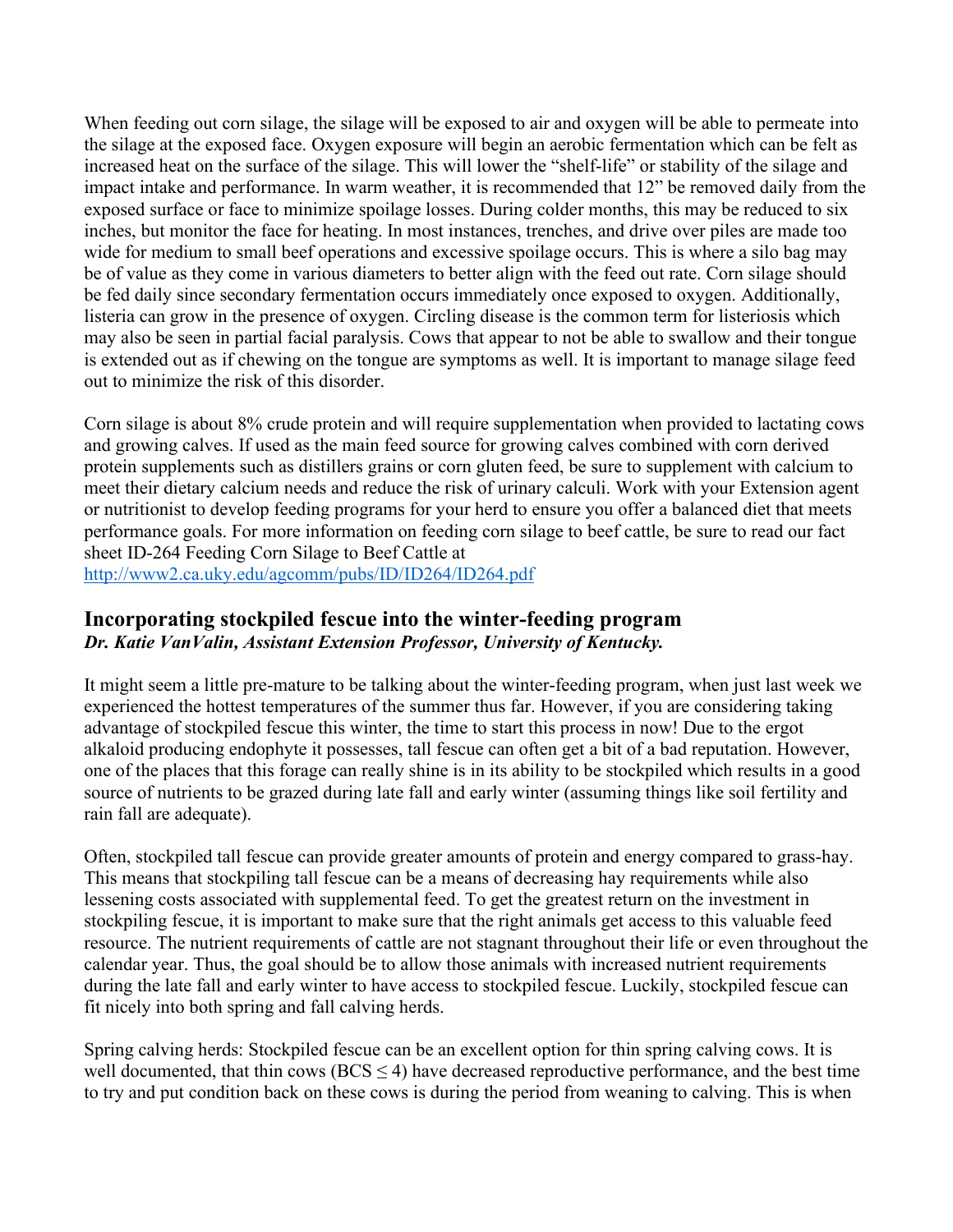the cow's nutrient requirements are the lowest, thus, more of the nutrients she is consuming will be available for improving BCS. For spring calving cows, this period coincides nicely with the availability of stockpiled fescue.

Fall calving herds: Stockpiled fescue can be utilized to meet the high nutrient requirements of lactating fall calving cows. It is important to make sure that cows remain in adequate BCS during the period from calving to breeding, and stockpiled fescue is an excellent option to decrease supplemental feed costs associated with maintaining lactating cows during the late fall and early winter.

Growing cattle: Stockpiled fescue can also be utilized for growing cattle, however depending on what the targeted ADG is for these animals, supplementation may still be required. However, if a greater proportion of the nutrients required to support growth can come from stockpiled fescue vs. what could be supplied by feeding grass-hay, supplemental feed costs can still be decreased.

If stockpiling fescue is something that might work in your production system, please refer to the University of Kentucky extension publication [AGR-](http://www2.ca.uky.edu/agcomm/pubs/agr/agr162/agr162.pdf) 162: Stockpiling for fall and winter pastures for more information about producing stockpiled fescue.

## **Mid-year Inventory Report Confirms Continued Contraction of the US Beef Herd** *Dr. Kenny Burdine, Livestock Marketing Specialist, University of Kentucky*

On Friday July 23rd, USDA-NASS released their mid-year estimates of US cattle inventory. Most all beef related inventory categories were lower, with all cattle and calves down 1.3% from July 1, 2020. I tend to focus more on beef cow inventory, which was off a little more than 2% from last year. This was the largest mid-year decrease in beef cow numbers since 2012, but still leaves the beef cow herd just 3% off its recent high in 2018. USDA does not make state-level estimates in July, but I suspect drought conditions in the west, and in the northern plains, have impacted this. Beef cow slaughter levels in the first half of 2021 have been relatively high although most culling tends to occur in the fourth quarter as



#### **July Beef Heifer Retention as a Percent of Beef Cow Inventory**

fall-born calves are weaned and we move into winter.

Beef heifer retention estimates paint a picture of decreasing beef cow numbers in the future. While beef heifer retention in nominal terms has been pretty flat the last three years, I like to examine that number as a percent of beef cow numbers. Put simply, if heifer retention is smaller than the culling rate, this suggests decreases in beef cow inventory. The figure below attempts to capture this as it compares heifer retention as a percentage of beef cow

*Source: USDA-NASS and Author Calculations*